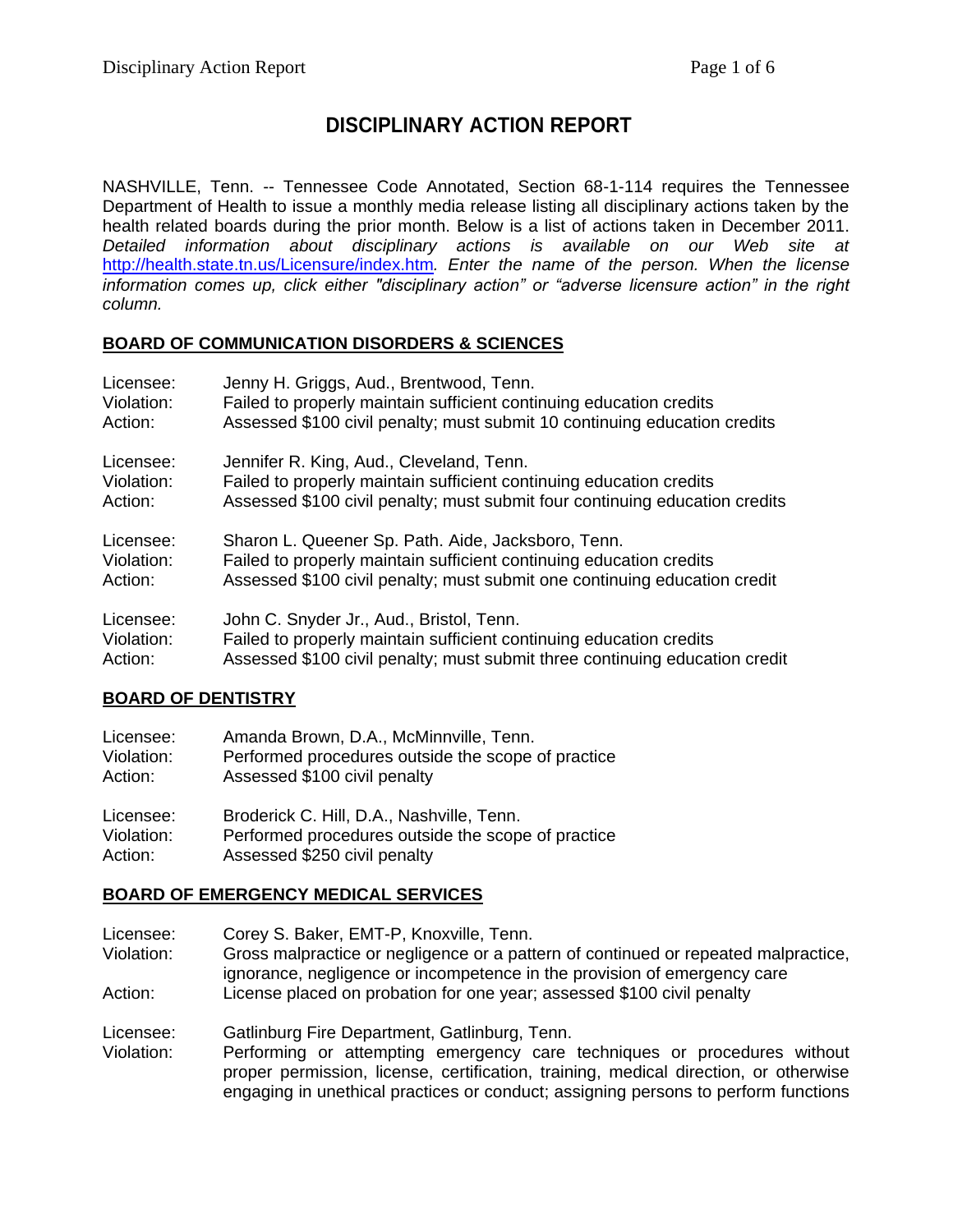contrary to this part or rules and regulations of the board; delegating, assisting, or advising a person to perform professional responsibilities or procedures when the licensee knows, or has reason to know, that such person is not qualified by training, experience, or license to perform such procedures Action: License placed on probation for three months; assessed \$750 civil penalty Licensee: David M. Harris, EMT-IV, Rockwood, Tenn. Violation: Performing or attempting emergency care techniques or procedures without proper permission, license, certification, training, medical direction, or otherwise engaging in unethical practices or conduct; failing to submit an application, required documentation, or fee by the established expiration date Action: License reprimanded; assessed \$100 civil penalty Licensee: Clarence Santini, EMT-P, Lebanon, Tenn. Violation: Performing or attempting emergency care techniques or procedures without proper permission, license, certification, training, medical direction, or otherwise engaging in unethical practices or conduct; assigning persons to perform functions contrary to this part or rules and regulations of the board Action: License placed on probation for one year; assessed \$100 civil penalty Licensee: Stephen D. Sparks, EMT-B, Millington, Tenn. Violation: Violation of board order Action: License revoked

#### **BOARD OF LICENSED PROFESSIONAL COUNSELORS, LICENSED MARITAL AND FAMILY THERAPIST AND LICENSED CLINICAL PASTORAL THERAPIST**

| Licensee:  | Brian S. Bowden, L.P.C., Lebanon, N.H.                                       |
|------------|------------------------------------------------------------------------------|
| Violation: | Failed to properly maintain sufficient continuing education credits          |
| Action:    | Assessed \$200 civil penalty; must submit 10 continuing education credits    |
| Licensee:  | Michael C. Braswell, L.M.F.T., Jonesborough, Tenn.                           |
| Violation: | Failed to properly maintain sufficient continuing education credits          |
| Action:    | Assessed \$200 civil penalty; must submit 20 continuing education credits    |
| Licensee:  | Eric D. Cassius, L.P.C., Memphis, Tenn.                                      |
| Violation: | Failed to properly maintain sufficient continuing education credits          |
| Action:    | Assessed \$200 civil penalty; must submit 17 continuing education credits    |
| Licensee:  | Charles G. Cates, L.P.C., Cordova, Tenn.                                     |
| Violation: | Failed to properly maintain sufficient continuing education credits          |
| Action:    | Assessed \$200 civil penalty; must submit 20 continuing education credits    |
| Licensee:  | Nanci L. Chaffin, L.P.C., Knoxville, Tenn.                                   |
| Violation: | Failed to properly maintain sufficient continuing education credits          |
| Action:    | Assessed \$200 civil penalty; must submit 10 continuing education credits    |
| Licensee:  | H. David Chaney, L.P.C., Cookeville, Tenn.                                   |
| Violation: | Failed to properly maintain sufficient continuing education credits          |
| Action:    | Assessed \$200 civil penalty; must submit seven continuing education credits |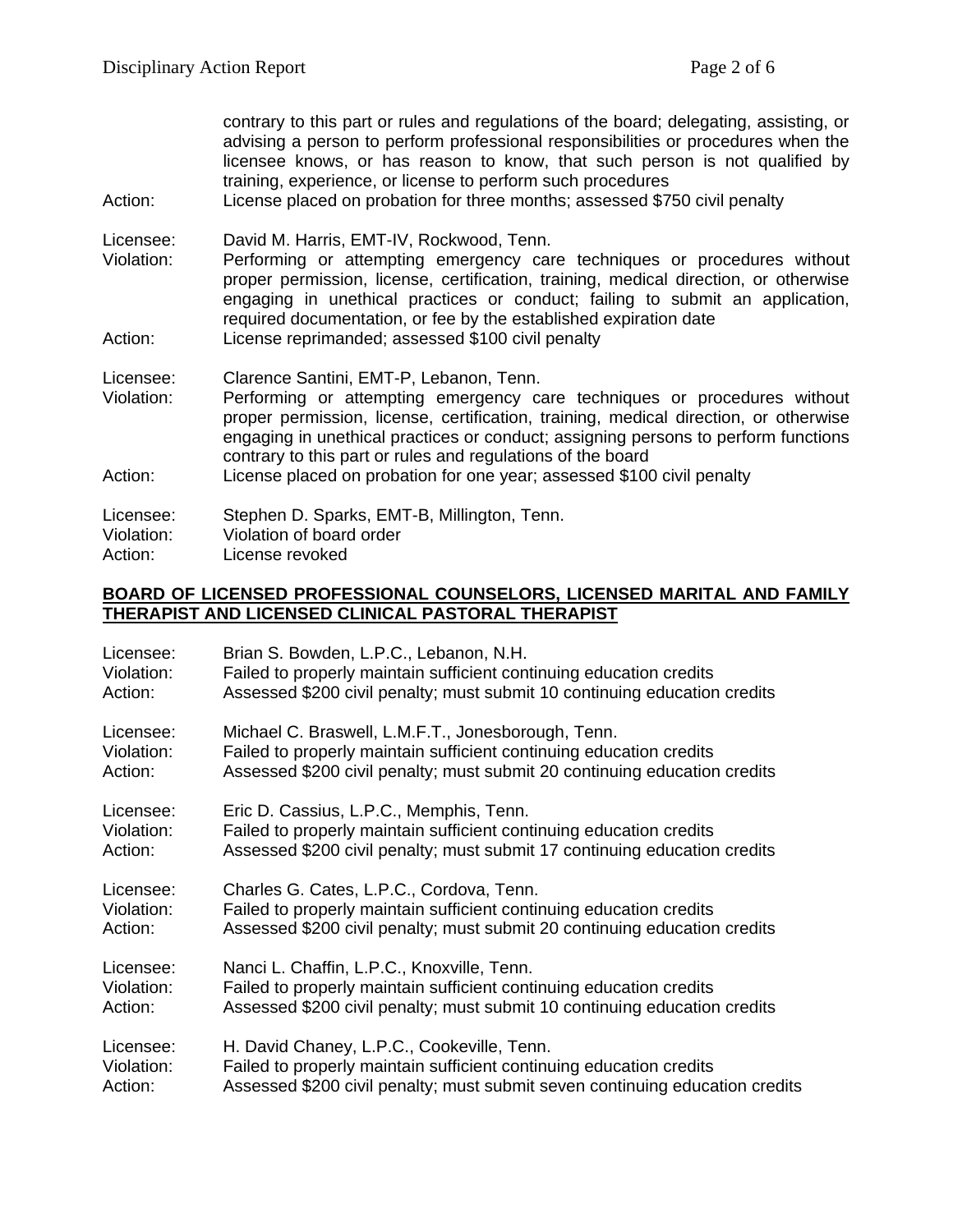| Licensee:  | Jo-An Fox, L.M.F.T., Nashville, Tenn.                                        |
|------------|------------------------------------------------------------------------------|
| Violation: | Failed to properly maintain sufficient continuing education credits          |
| Action:    | Assessed \$200 civil penalty; must submit four continuing education credits  |
| Licensee:  | Curtis B. Freed, L.P.C., Brentwood, Tenn.                                    |
| Violation: | Failed to properly maintain sufficient continuing education credits          |
| Action:    | Assessed \$200 civil penalty; must submit 10 continuing education credits    |
| Licensee:  | Kathryn S. Hall, L.P.C., Nashville, Tenn.                                    |
| Violation: | Failed to properly maintain sufficient continuing education credits          |
| Action:    | Assessed \$200 civil penalty; must submit 10 continuing education credits    |
| Licensee:  | Richard Harrell Jr., L.P.C., Memphis, Tenn.                                  |
| Violation: | Failed to properly maintain sufficient continuing education credits          |
| Action:    | Assessed \$200 civil penalty; must submit 3.75 continuing education credits  |
| Licensee:  | Charity D. Houghton, L.P.C., Hampton, Va.                                    |
| Violation: | Failed to properly maintain sufficient continuing education credits          |
| Action:    | Assessed \$200 civil penalty; must submit 20 continuing education credits    |
| Licensee:  | Thomas R. Humberd, L.P.C., Knoxville, Tenn.                                  |
| Violation: | Failed to properly maintain sufficient continuing education credits          |
| Action:    | Assessed \$200 civil penalty; must submit 8.5 continuing education credits   |
| Licensee:  | Mary L. Kennedy, L.M.F.T., Knoxville, Tenn.                                  |
| Violation: | Failed to properly maintain sufficient continuing education credits          |
| Action:    | Assessed \$200 civil penalty; must submit three continuing education credits |
| Licensee:  | Kristie C. Lorenz, L.M.F.T., Clarksville, Tenn.                              |
| Violation: | Failed to properly maintain sufficient continuing education credits          |
| Action:    | Assessed \$200 civil penalty; must submit 4.5 continuing education credits   |
| Licensee:  | Sandy O'Donnell, L.P.C., Nashville, Tenn.                                    |
| Violation: | Failed to properly maintain sufficient continuing education credits          |
| Action:    | Assessed \$200 civil penalty; must submit 14 continuing education credits    |
| Licensee:  | Michael F. Palk, L.P.C., Bloomington Springs, Tenn.                          |
| Violation: | Failed to properly maintain sufficient continuing education credits          |
| Action:    | Assessed \$200 civil penalty; must submit seven continuing education credits |
| Licensee:  | James A. Price, L.P.C., Ringgold, Ga.                                        |
| Violation: | Failed to properly maintain sufficient continuing education credits          |
| Action:    | Assessed \$200 civil penalty; must submit 10 continuing education credits    |
| Licensee:  | Noelle Schwantes, L.P.C., Ooltewah, Tenn.                                    |
| Violation: | Failed to properly maintain sufficient continuing education credits          |
| Action:    | Assessed \$200 civil penalty; must submit four continuing education credits  |
| Licensee:  | Timothy L. Smith, L.P.C., Bartlett, Tenn.                                    |
| Violation: | Failed to properly maintain sufficient continuing education credits          |
| Action:    | Assessed \$200 civil penalty; must submit 10 continuing education credits    |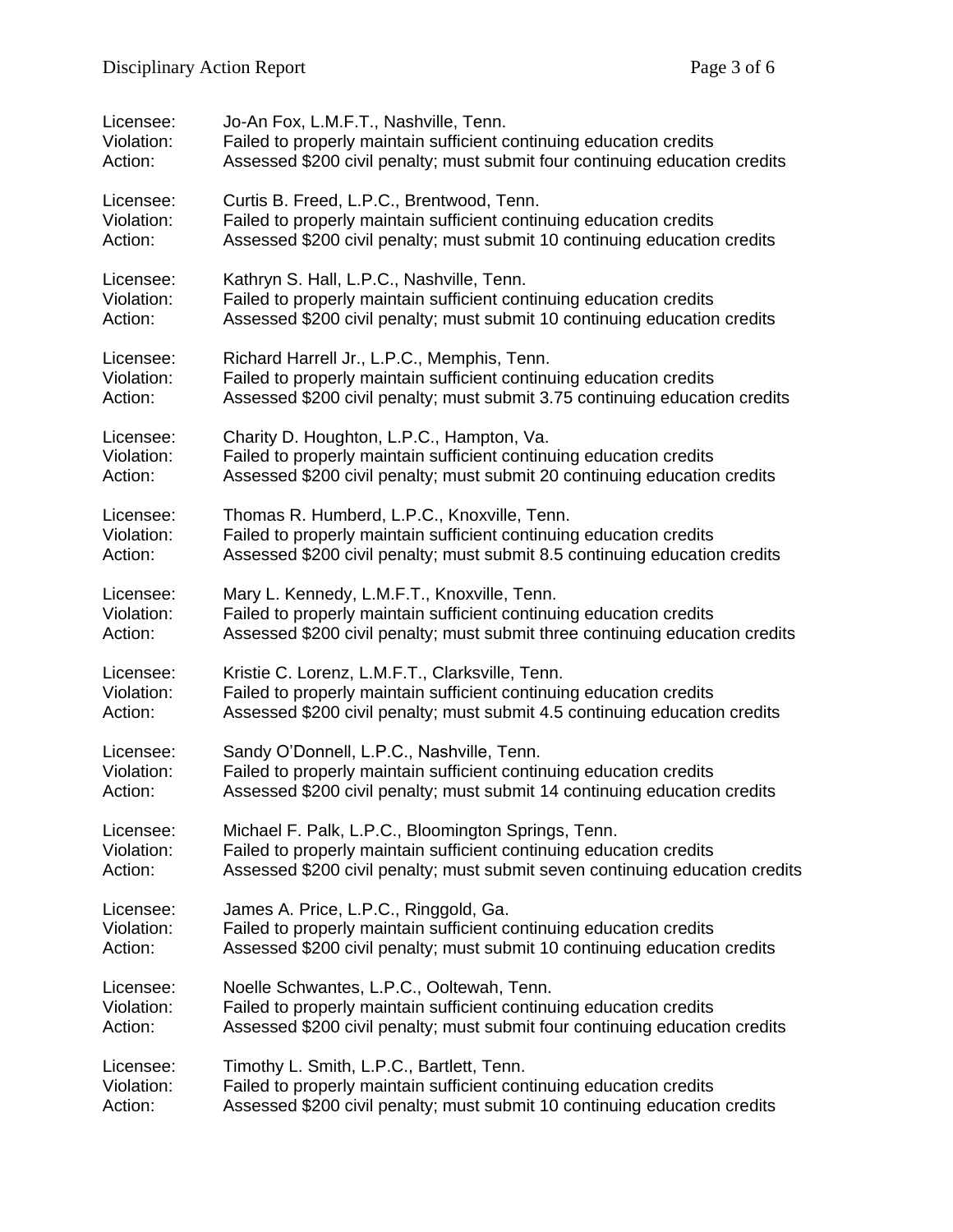| Licensee:  | Larry T. Swaim, L.P.C., Smyrna, Tenn.                                       |
|------------|-----------------------------------------------------------------------------|
| Violation: | Failed to properly maintain sufficient continuing education credits         |
| Action:    | Assessed \$200 civil penalty; must submit 2.8 continuing education credits  |
| Licensee:  | Linda S. Taylor, L.P.C., Germantown, Tenn.                                  |
| Violation: | Failed to properly maintain sufficient continuing education credits         |
| Action:    | Assessed \$200 civil penalty; must submit 10 continuing education credits   |
| Licensee:  | Brenda G. White, L.P.C., Chattanooga, Tenn.                                 |
| Violation: | Failed to properly maintain sufficient continuing education credits         |
| Action:    | Assessed \$200 civil penalty; must submit 10 continuing education credits   |
| Licensee:  | Sylvia T. White, L.P.C., Arlington, Tenn.                                   |
| Violation: | Failed to properly maintain sufficient continuing education credits         |
| Action:    | Assessed \$200 civil penalty; must submit nine continuing education credits |
| Licensee:  | C. Lavonice Williams, L.P.C., Collierville, Tenn.                           |
| Violation: | Failed to properly maintain sufficient continuing education credits         |
| Action:    | Assessed \$200 civil penalty; must submit 3.75 continuing education credits |

## **BOARD OF NURSING**

| Licensee:  | Tammy L. Alderman, R.N., Cornersville, Tenn.              |
|------------|-----------------------------------------------------------|
| Violation: | Failed to pay student loan                                |
| Action:    | License suspended                                         |
| Licensee:  | Ashley V. Davis, R.N., Rogersville, Tenn.                 |
| Violation: | Failed to pay student loan                                |
| Action:    | License suspended                                         |
| Licensee:  | Christina D. DeClaro, L.P.N., McEwen, Tenn.               |
| Violation: | Failed to pay student loan                                |
| Action:    | License suspended                                         |
| Licensee:  | Mary L. Dombrowski, R.N., Newbern, Tenn.                  |
| Violation: | Violation of board order                                  |
| Action:    | License revoked; assessed \$500 civil penalty, plus costs |
| Licensee:  | Rita M. Ervin, R.N., Jonesboro, Tenn.                     |
| Violation: | Violation of board order                                  |
| Action:    | License revoked; assessed \$500 civil penalty, plus costs |
| Licensee:  | Tiffanie N. Greene, L.P.N., Hampshire, Tenn.              |
| Violation: | Failed to pay student loan                                |
| Action:    | License suspended                                         |
| Licensee:  | Dana A. Hardy, R.N., Springfield, Tenn.                   |
| Violation: | Failed to pay student loan                                |
| Action:    | License suspended                                         |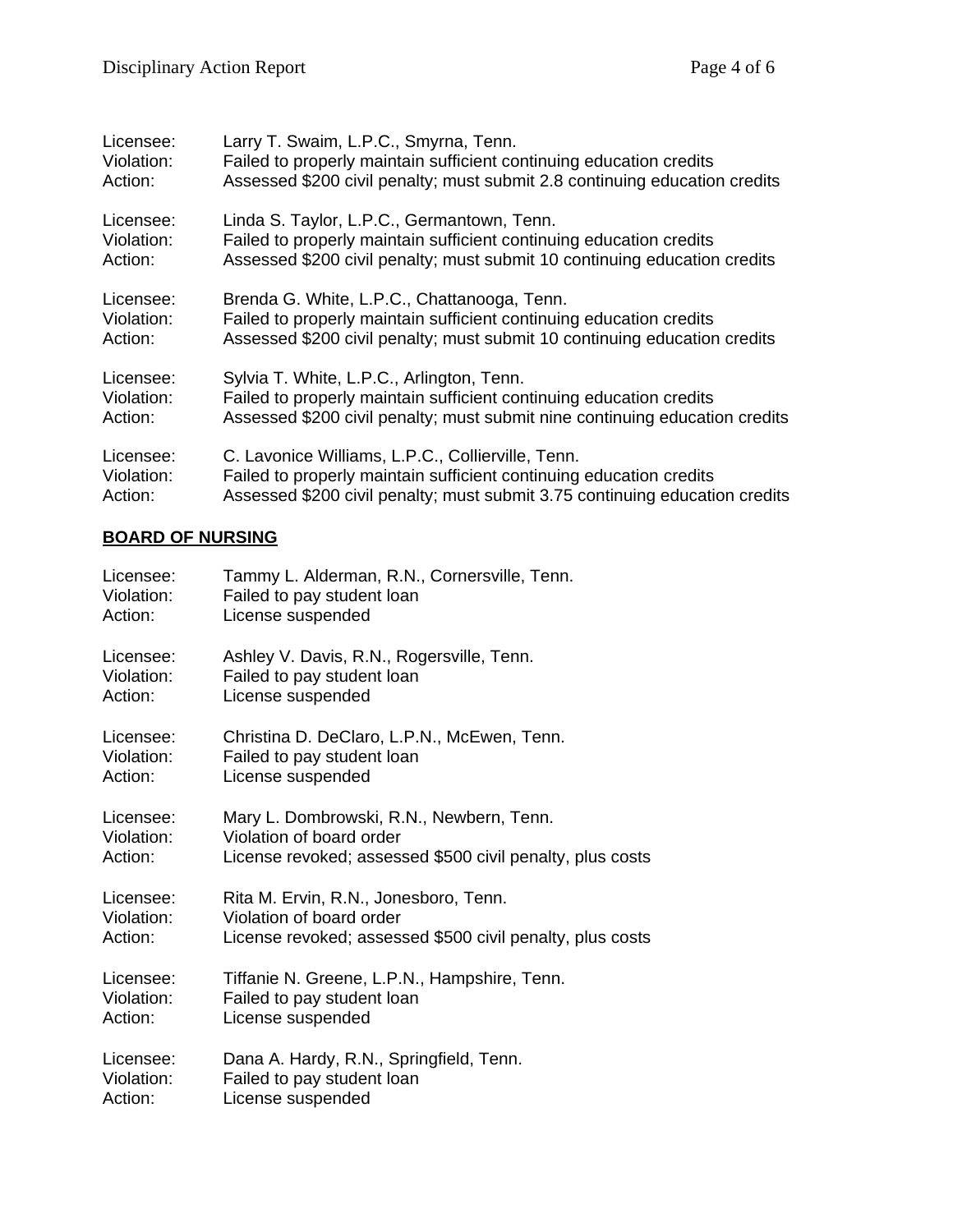| Licensee:<br>Violation:<br>Action: | Erin R Morey, L.P.N., Cumberland Furnace, Tenn.<br>Failed to pay student loan<br>License suspended                                                                                                                                                                                                                                                                                                                                                                                                       |
|------------------------------------|----------------------------------------------------------------------------------------------------------------------------------------------------------------------------------------------------------------------------------------------------------------------------------------------------------------------------------------------------------------------------------------------------------------------------------------------------------------------------------------------------------|
| Licensee:<br>Violation:<br>Action: | Kimberly D. Morris, L.P.N., Athens, Tenn.<br>Failed to pay student loan<br>License suspended                                                                                                                                                                                                                                                                                                                                                                                                             |
| Licensee:<br>Violation:<br>Action: | Dana H. Newberry, R.N., Greeneville, Tenn.<br>Failed to pay student loan<br>License suspended                                                                                                                                                                                                                                                                                                                                                                                                            |
| Licensee:<br>Violation:<br>Action: | Scott N. Payne, L.P.N., Columbia, Tenn.<br>Failed to pay student loan<br>License suspended                                                                                                                                                                                                                                                                                                                                                                                                               |
| Licensee:<br>Violation:            | Deborah E. Smith, L.P.N., Harrison, Tenn.<br>Unfit or incompetent by reason of negligence, habits or other cause; addicted to<br>the use of alcohol or drugs to the degree of interfering with nursing duties;<br>unprofessional conduct; failure to maintain accurate patient records; being under<br>the influence of alcoholic beverages, or under the influence of drugs which impair<br>the judgment while on duty in any health care facility, school, institution or other<br>work place location |
| Action:                            | License revoked; assessed \$1,000 civil penalty, plus costs                                                                                                                                                                                                                                                                                                                                                                                                                                              |
| Licensee:<br>Violation:            | Shannon R. Warren, R.N., Caruthersville, Mo.*<br>Unprofessional conduct; unauthorized use or removal of narcotics, drugs, supplies, or<br>equipment from any health care facility, school, institution or other work place location;<br>being under the influence of alcoholic beverages, or under the influence of drugs<br>which impair the judgment while on duty in any health care facility, school, institution<br>or other work place location                                                    |
| Action:                            | License voluntarily surrendered/revoked                                                                                                                                                                                                                                                                                                                                                                                                                                                                  |
|                                    | *This practitioner was disciplined on October 10, 2011                                                                                                                                                                                                                                                                                                                                                                                                                                                   |

#### **BOARD OF OPTOMETRY**

| Licensee:  | Merrill S. Wise Jr., O.D., Jackson, Tenn.                                 |
|------------|---------------------------------------------------------------------------|
| Violation: | Failed to properly maintain sufficient continuing education credits       |
| Action:    | Assessed \$100 civil penalty; must submit 30 continuing education credits |

## **BOARD OF PSYCHOLOGICAL EXAMINERS**

Licensee: Vickie R. Brewer, Ph.D., Memphis, Tenn. Violation: Unprofessional, dishonorable or unethical conduct; knowingly assigning, permitting or hiring any unqualified person(s) to perform functions of assessment or treatment or delegated the provisions of psychological services to unqualified person(s); failed to adequately supervise any assigned trainee or employee who is providing psychological services

Action: License placed on probation for one year; must meet certain terms and conditions;